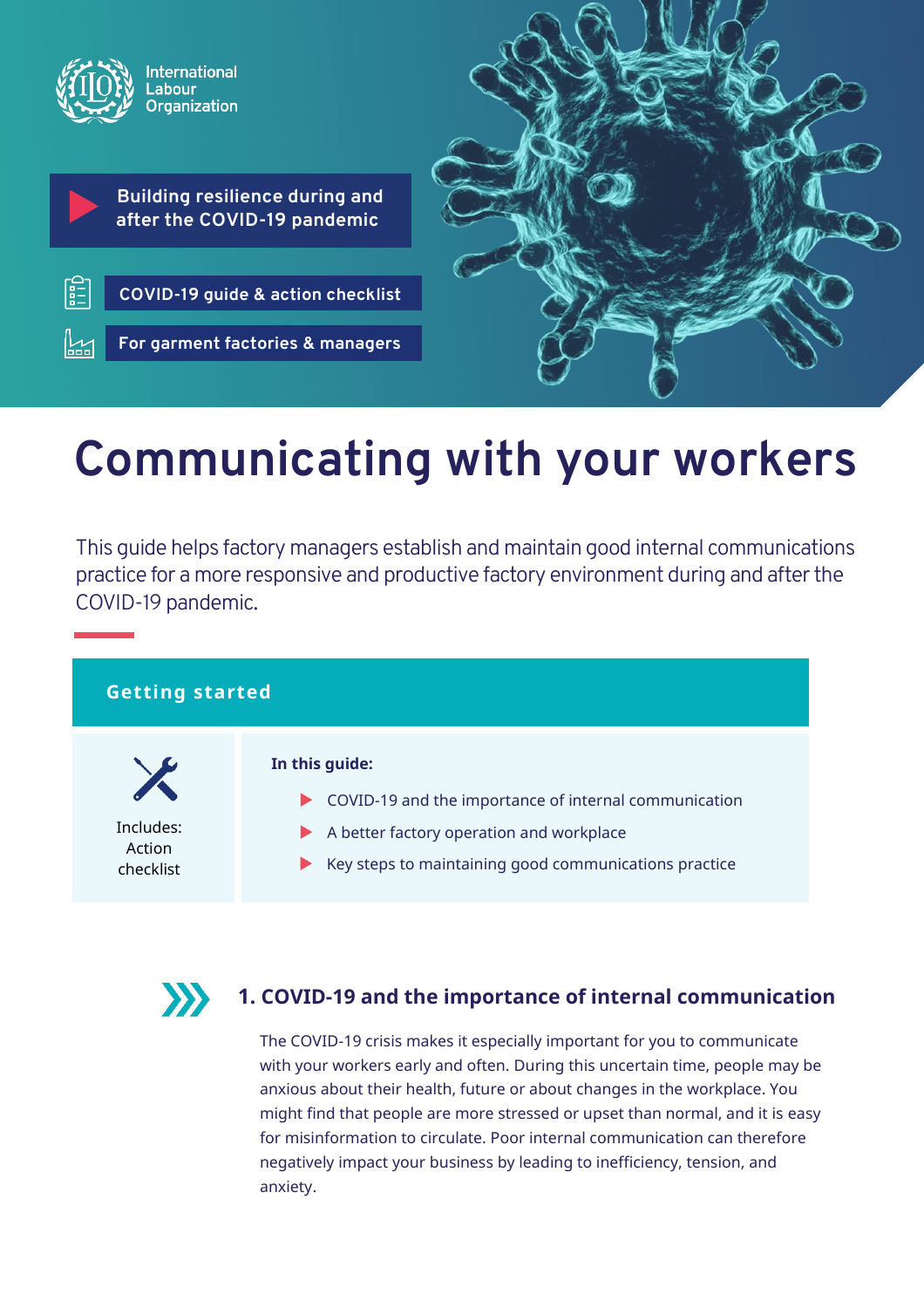**Critical for** managing the current crisis and responding to changes quickly



In addition to communicating with your workers on a regular basis, it is important for your workers to feel comfortable and safe communicating with you. Understanding your workers' concerns and suggestions early on will have a big impact on how quickly and effectively you can address the situation. This will help you address small issues before they become big issues.

Maintaining good communication with your workers during and after the COVID-19 pandemic can:

- $\blacktriangleright$  Make the workplace safer
- Help curb the spreading of rumours or inaccurate information
- Reduce misunderstanding and conflicts
- Improve workers/managers understanding of the changes that may need to be taken in the factory and the rationale behind key decisions
- Give workers and managers a sense of being included and committed when dealing with COVID-19
- Improve production quality and efficiency.

# $\boldsymbol{\Sigma}$

# **2. A better factory operation and place of work**

Good internal communication is not only critical for managing the current crisis, but it can also help your business respond to changes soon and improve your operations on a long-term basis. This includes reducing turnover, increasing productivity and improvements in output quality - all of which, leads to better business outcomes for the factory.

Moreover, supporting good two-way communication between factory managers and workers is an effective way to support a better working environment and improve relations in your workplace.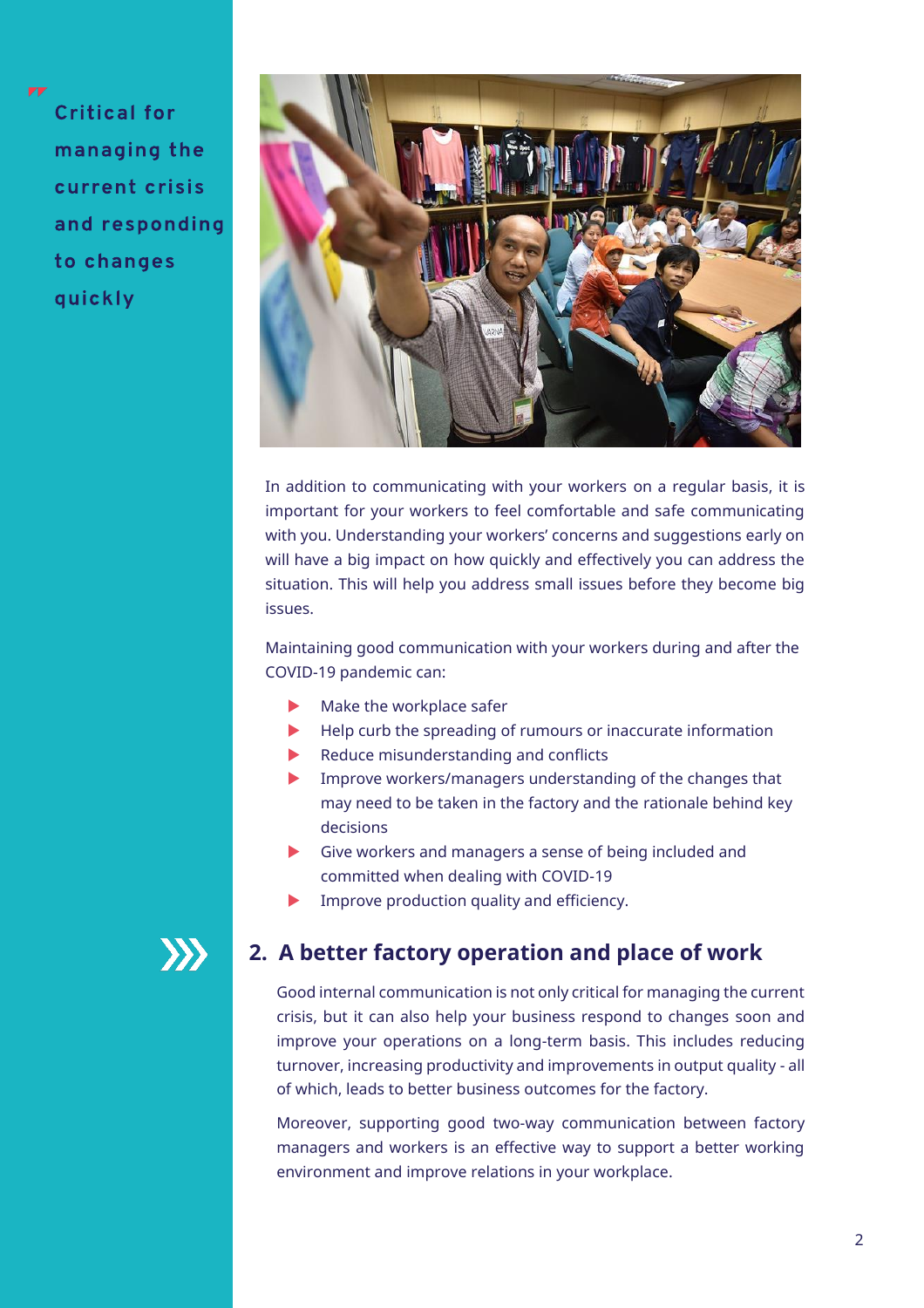

Key benefits of establishing and maintaining good internal communications practice:



# **3. Getting ready for action**

Now that we've reviewed the key benefits of maintaining good communications practice in your factory operation, the following steps can help improve your factory's internal communication during and after the COVID-19 pandemic.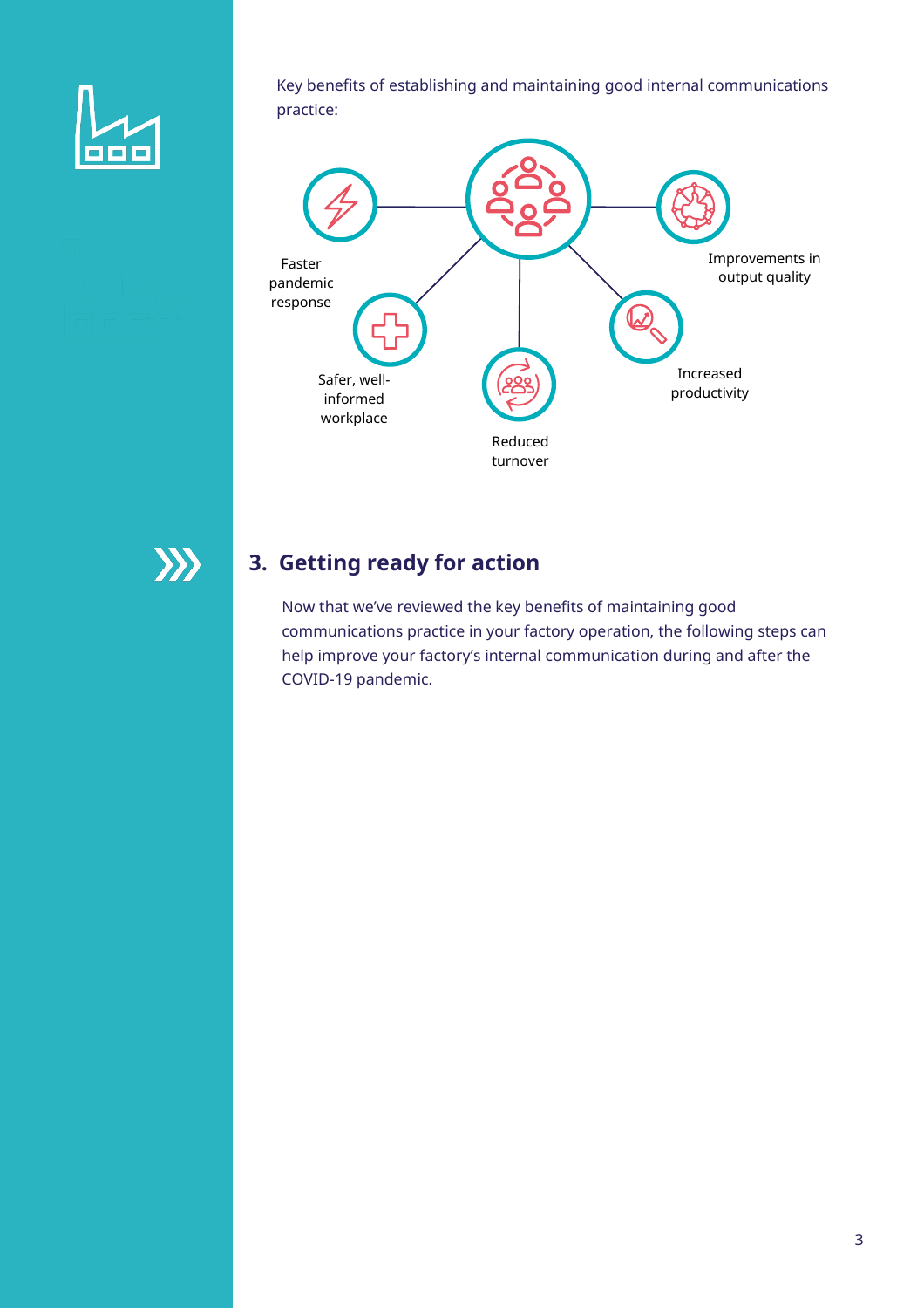**Building resilience during and after the COVID-19 pandemic**





6 steps garment factories can take to improve workplace communications

|           | Determine who you need to communicate with<br>List the key individuals and groups who should be kept informed |
|-----------|---------------------------------------------------------------------------------------------------------------|
| $\bigcup$ | Determine what to communicate<br>Identify information that needs to be conveyed to your audience              |
| <b>U3</b> | Determine how you will communicate<br>Use the appropriate delivery channels to share information              |
|           | Make sure you communicate clearly<br>Be honest, calm and transparent                                          |
| 05        | Communicate your support<br>Be attentive and responsive to the needs of your workers                          |
|           | Learn and prepare for what's next<br>Improve upon and maintain communications long-term                       |

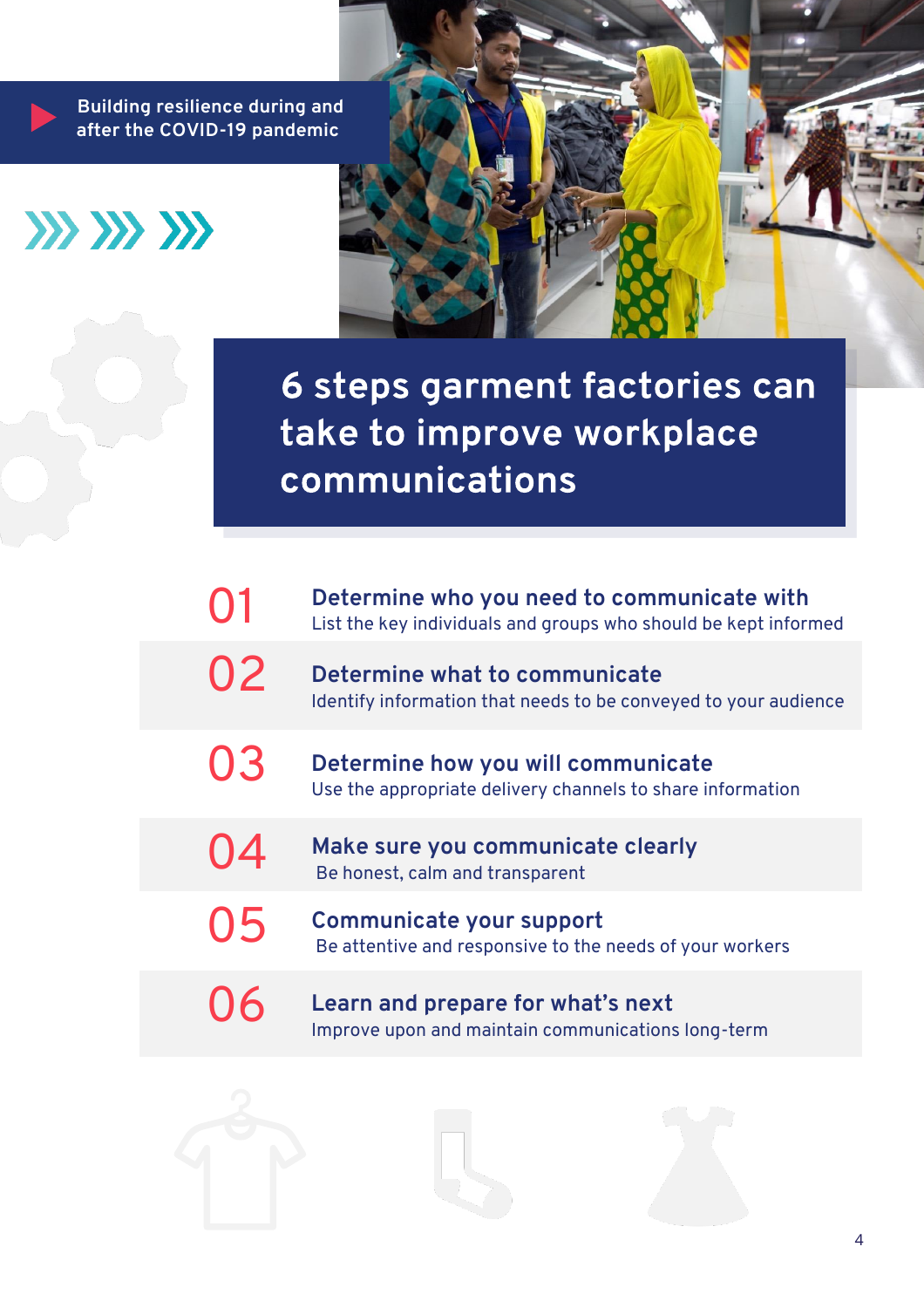

#### **1. Determine who you need to communicate with**

The first step in improving your internal communication is to consider who you need to communicate with in the factory. Common stakeholders in garment factories include different types of worker groups (helpers, sewers, cleaners, cooks, managers) as well as workplace committees like safety committees, workers' representatives and unions.

| <b>Action</b>                                                                                                                        | Ease of<br>implementation | <b>Timeline</b>     | <b>Check</b> |
|--------------------------------------------------------------------------------------------------------------------------------------|---------------------------|---------------------|--------------|
| Make a list of which groups of stakeholders you need to communicate<br>with during this crisis.                                      | $\mathcal{L}$             | $\gg$<br>Short-term |              |
| Consider how information might impact each subgroup differently<br>(women, pregnant women, migrants, and persons with disabilities). | $\sim$ $\sim$ $\prime$    | X)<br>Short-term    |              |

#### **2. Determine what you will communicate**

Secondly, ensure you have a clear idea of what information you need to communicate. There will be a lot of new information you will need to communicate in your factory due to changes arising from the COVID-19 crisis. Some things that you may need to inform you workers about include:

- Recommendations on hygiene measures (e.g. handwashing, wearing masks, etc.) and social-distancing practices in the workplace.
- Procedures for what to do when workers or their family members get sick.
- Informing workers what sick leave benefits are available to those who have COVID-19 or symptoms like COVID-19, and how workers can avail these benefits.
- Informing workers how the factory is being disinfected.
- Informing workers of new customers, orders, and deadlines.

| <b>Action</b>                                                                                                                                                                                                                                                                                                                                                      | Ease of<br>implementation | <b>Timeline</b>     | <b>Check</b> |
|--------------------------------------------------------------------------------------------------------------------------------------------------------------------------------------------------------------------------------------------------------------------------------------------------------------------------------------------------------------------|---------------------------|---------------------|--------------|
| Identify what you need to communicate, i.e. temporary changes in factory<br>practices, social distancing measures or new orders.                                                                                                                                                                                                                                   | ノゾッ                       | $\gg$<br>Short-term |              |
| Validate information beforehand to ensure that what you are<br>communicating is accurate. Do you know for a fact that what you are<br>communicating is true, or is it a rumour?                                                                                                                                                                                    |                           | $\gg$<br>Short-term |              |
| Make sure that your information is ready to be communicated. Is<br>everything in place if you plan to introduce a new practice or policy? For<br>example, if you are planning to announce a new policy on handwashing<br>procedures, make sure you have enough soap and sinks available so<br>that once your policy is announced you can immediately implement it. |                           | $\gg$<br>Short-term |              |
| Consider the impact of your communication on workers. Think through<br>questions or issues that they may have. Be proactive so that you are<br>prepared to answer them.                                                                                                                                                                                            |                           | $\gg$<br>Short-term |              |
| For bigger announcements, such as a temporary reduction of factory<br>operations, you can reach out internally to different groups in the<br>factory to get their reactions beforehand. This will help you understand<br>the perspective of your workers better and it can help you come up with<br>suitable messages to communicate.                              |                           | $\gg$<br>Short-term |              |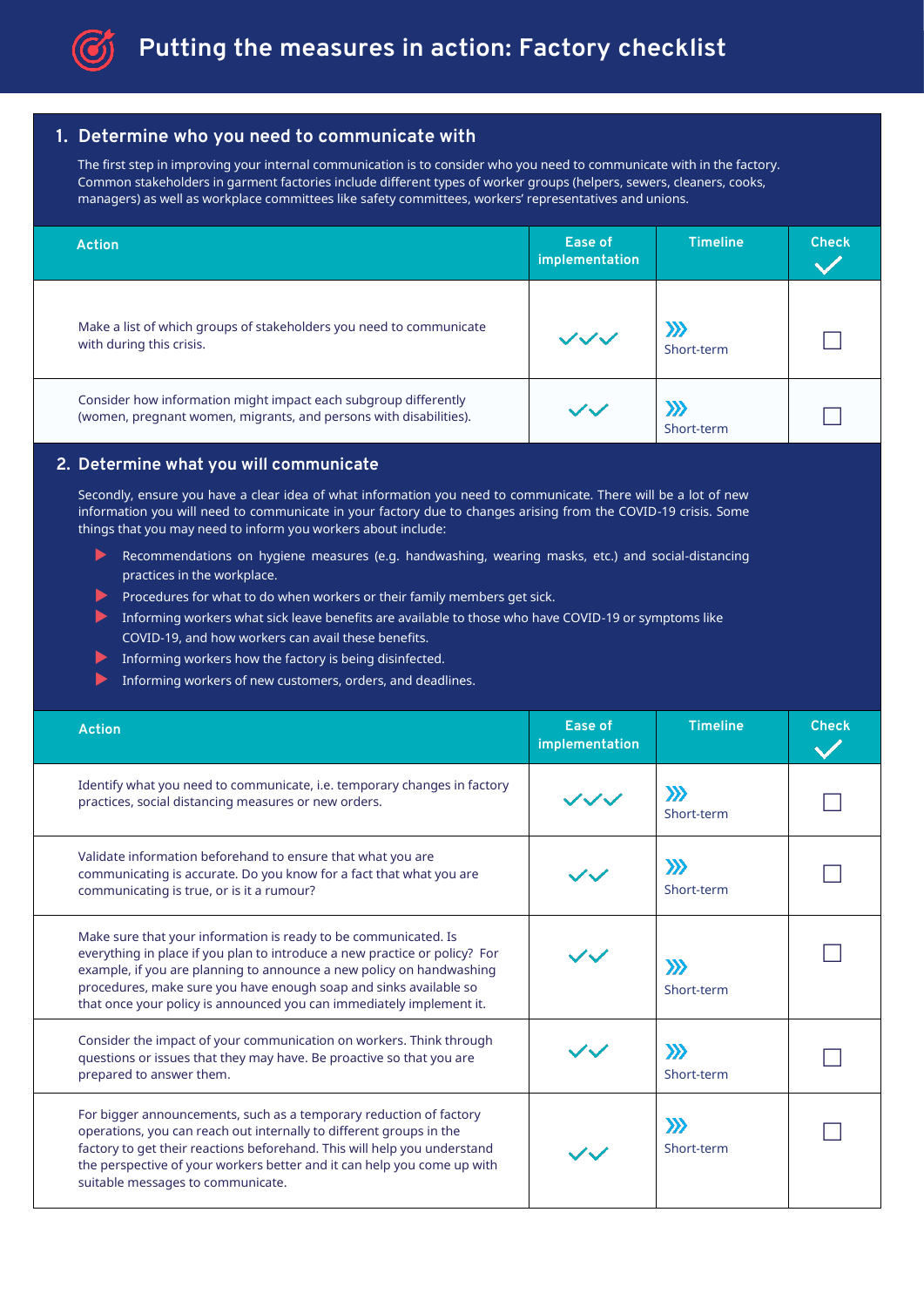### **3. Determine how you will communicate**

Effective communication involves communicating in a manner that is well suited to the receiver and that is appropriate to use to communicate your intended message.

Common methods of communicating in a factory include signs, notice boards, educational posters, line meetings, workplace committees, announcements attached to payslips, informal conversations, public address systems, walking around, labour unions, and training and workshops.

| <b>Action</b>                                                                                                                                                                                                                                                                                                                                                                                                                                                                                                | Ease of<br>implementation | <b>Timeline</b>         | <b>Check</b> |
|--------------------------------------------------------------------------------------------------------------------------------------------------------------------------------------------------------------------------------------------------------------------------------------------------------------------------------------------------------------------------------------------------------------------------------------------------------------------------------------------------------------|---------------------------|-------------------------|--------------|
| Carefully consider which delivery channels are best for different groups<br>in your factory. This includes groups such as pregnant women,<br>migrants, and those with disabilities that may need different channels<br>of communication. For example:<br>Can the receivers of the information speak your language? Can<br>they read?<br>Will they have childcare or transportation issues?<br>Do they have other obligations outside of work that may impact<br>whether they can receive your communication? |                           | $\gg$<br>Short-term     |              |
| Ensure you provide your workers with communication channels<br>through which they can share feedback, ask question or express their<br>concerns with you.                                                                                                                                                                                                                                                                                                                                                    |                           | $\gg$<br>Short-term     |              |
| Strengthen or set up new channels of communication. This could<br>include workers committees, suggestion boxes, regular meetings,<br>announcements on the PA system, posters, and more.                                                                                                                                                                                                                                                                                                                      |                           | $\gg$ $\gg$<br>Mid-term |              |

#### **4. Make sure that you communicate clearly**

When it is time to communicate with your workers, you need to be clear, calm and transparent. You should seek to build trust with your workers and improve two-way communication. This includes remaining open-minded to the concerns that may be expressed by your workers during the delivery of your communication.

| <b>Action</b>                                                                                                                                                                                                                                                 | Ease of<br>implementation | <b>Timeline</b>     | <b>Check</b> |
|---------------------------------------------------------------------------------------------------------------------------------------------------------------------------------------------------------------------------------------------------------------|---------------------------|---------------------|--------------|
| Be honest and clear in your communication. In some countries, it is<br>important not to lose face in front of your workers. Bearing this in mind,<br>try to be as transparent as you can. Do not make statements or<br>promises that are not completely true. | $\sim$                    | $\gg$<br>Short-term |              |
| Stay calm and patient. During a crisis, you may have to communicate<br>messages to your workers that is going to make them upset. Try not to<br>be angry with them and avoid using offensive or rude language or<br>behaviour if this happens.                |                           | $\gg$<br>Short-term |              |
| Communication should be two-ways. Take time to actively listen to what<br>your workers are communicating with you.                                                                                                                                            |                           | $\gg$<br>Short-term |              |
| Be aware of how you communicate, make eye contact, do not speak<br>quickly and consider your body language.                                                                                                                                                   |                           | $\gg$<br>Short-term |              |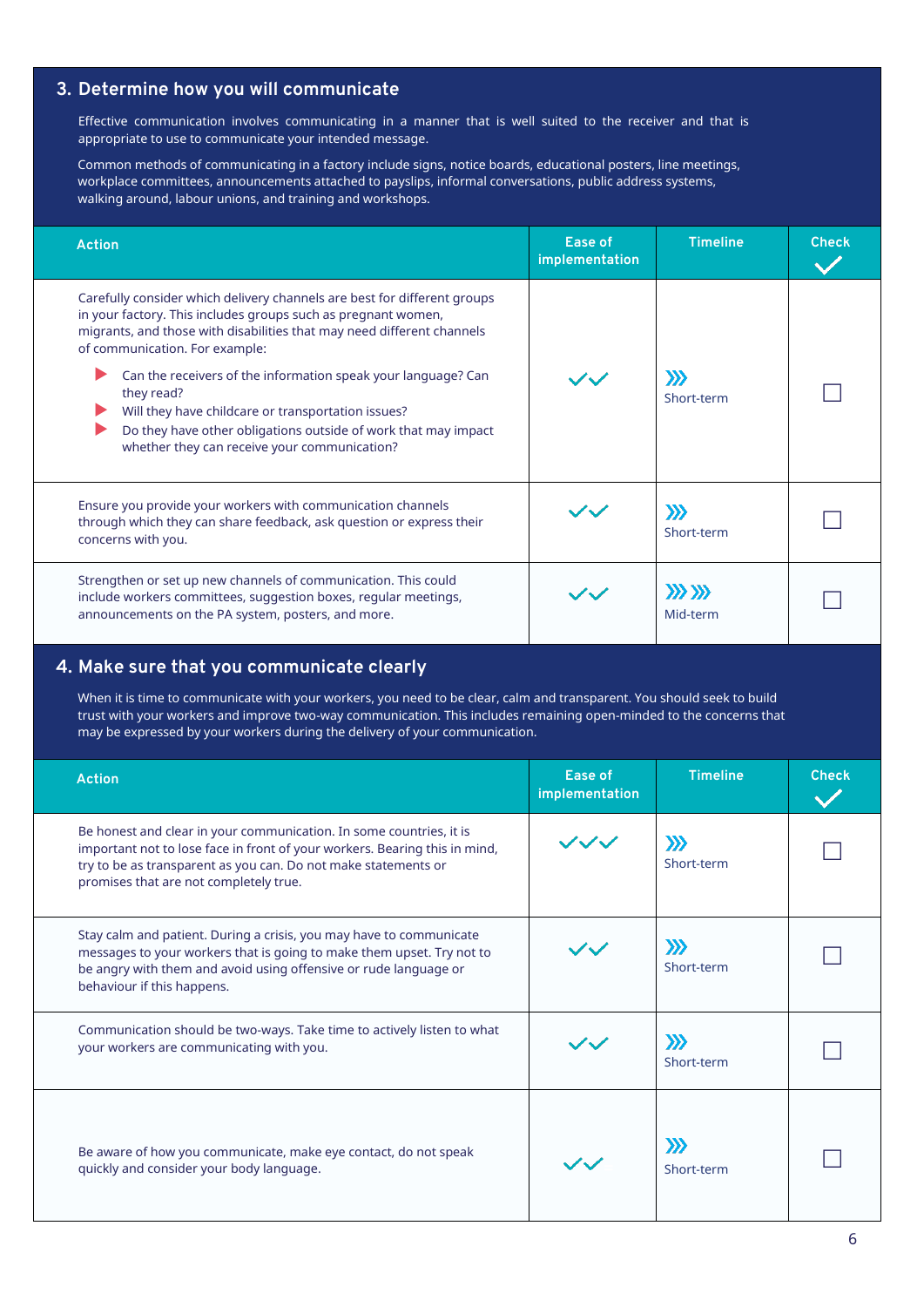## **5. Communicate your support**

Remember that your actions are also a form of communication. The COVID-19 pandemic may take a severe toll on your factory as well as the personal lives of your workers. This is a time to act in solidarity, build trust, and overcome this crisis together.

| <b>Action</b>                                                                                                                                                                                                                                                              | Ease of<br>implementation | <b>Timeline</b>     | <b>Check</b> |
|----------------------------------------------------------------------------------------------------------------------------------------------------------------------------------------------------------------------------------------------------------------------------|---------------------------|---------------------|--------------|
| Demonstrate that you are available to hear concerns through different<br>channels of communication. This includes reminding workers of<br>existing grievance mechanism systems, regularly reviewing comment<br>boxes, and meeting regularly with workers' representatives. | ノンノ                       | $\gg$<br>Short-term |              |
| Use handout signs, notice boards, posters, line meetings, workplace<br>committees, announcements attached to payslips, conversations, public<br>address systems, unions, and other channels to reaffirm your<br>commitment to support workers during this crisis.          |                           | $\gg$<br>Short-term |              |
| Be responsive to the concerns raised by your workers and adapt<br>procedures as is appropriate.                                                                                                                                                                            |                           | $\gg$<br>Short-term |              |

## **6. Learn and prepare for what's next**

Lastly, try to learn throughout this crisis as well as afterwards. While the impact of the COVID-19 pandemic might be unparalleled in your company's history, the risk of future crises will remain, so it is important to learn lessons from the current experience to build long-term resilience.

| <b>Action</b>                                                                                                                                                                                               | Ease of<br>implementation | <b>Timeline</b>      | <b>Check</b> |
|-------------------------------------------------------------------------------------------------------------------------------------------------------------------------------------------------------------|---------------------------|----------------------|--------------|
| Write down what you communicated well and what you could have<br>improved in your communication during and after the COVID-19<br>outbreak.                                                                  | ンンン                       | $\sum$<br>Short-term |              |
| Develop a factory resilience strategy and plan. Ensure that you consider<br>communication when preparing this document and incorporate lessons<br>learnt from the situation that you faced during COVID-19. | $\sim$ / $\sim$ /         | Short-term           |              |